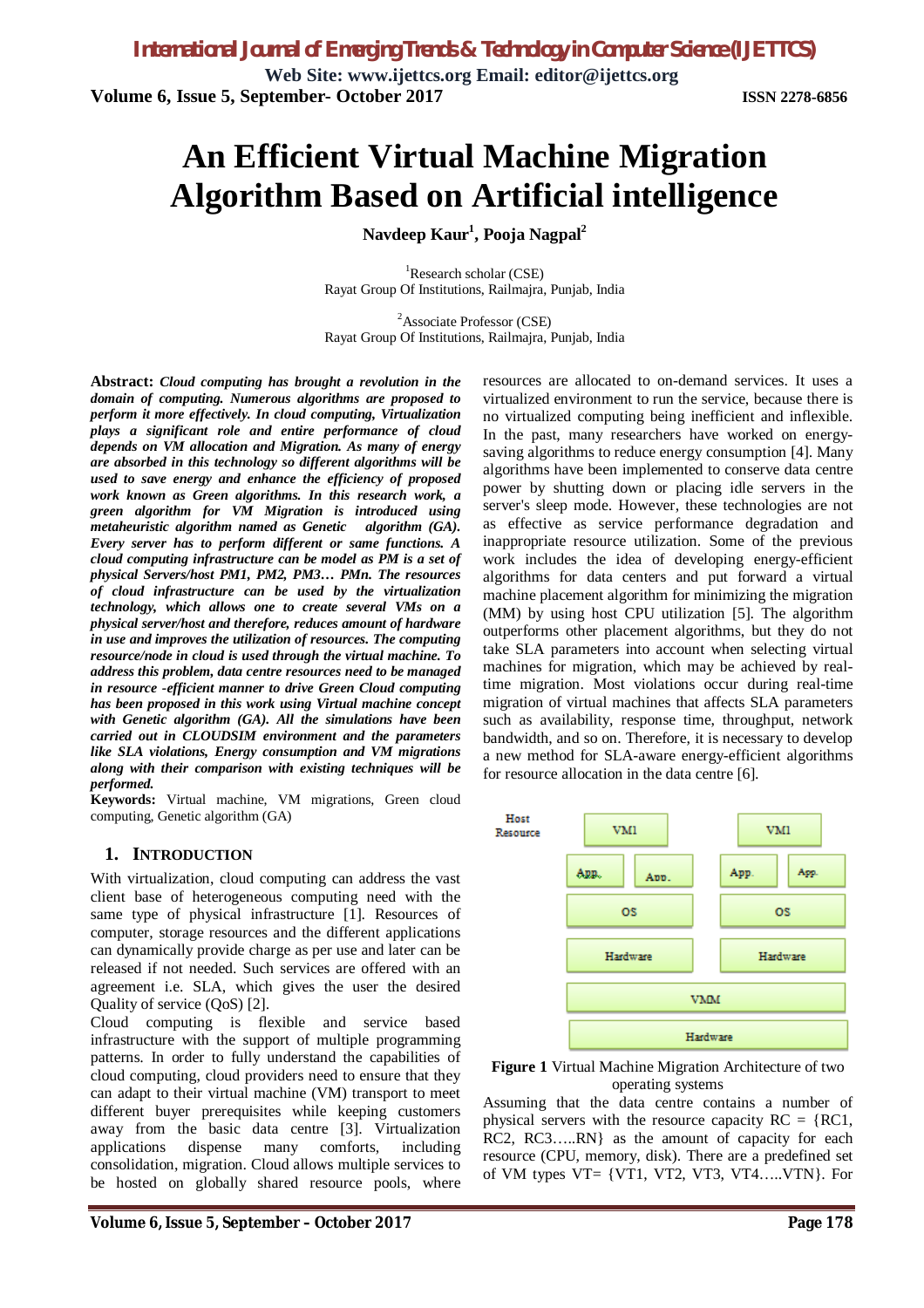**Web Site: [www.ijettcs.org](http://www.ijettcs.org) Email: [editor@ijettcs.org](mailto:editor@ijettcs.org)**

#### **Volume 6, Issue 5, September- October 2017 ISSN 2278-6856**

one period, the data centre receives Map Reduce jobs from multi users [7].

Given the set of VMs associated with each user along with their resource requirements, VM placement finds the most efficient packing recipes of these VMs on physical servers (PS) and is given by following:

#### $PS * \Sigma RC * \Sigma VT / \Sigma RC$

Resource allocation is one of the fundamental technologies of cloud-computing domain, which utilizes the computing resources like bandwidth, energy, and delay and so on, in the network to facilitate the execution of cumbersome tasks that require large-scale computation. Resource allocation is one of the challenges of cloud computing since end-users could easily access resources from anyplace and at any time [8]. In cloud computing paradigm, the main challenge is the allocation of several accessible resources between various end-users having varying requests of resources dependent upon their patterns of application usage [9].

VM placement and migration has always been a challenging task for the last couple of years. Whenever a physical machine is not able to fulfil the entire requirement of the virtual machine than there comes the requirements of the migration of the VMs or the borrowing spaces from other hosts [10]. In the same contrast, a lot of researchers have put their effort in order to minimize the SLA violation against different set of threshold values. Algorithms like Genetic; Particle Swarm Optimization has already being utilized in this scenario. The previous implemented algorithms are complex in nature and consumed a lot of time in order to find and allocate a physical machine due to which SLA (Service level agreement) is also violated [11]. As SLA violation increases, the time complexity also increases. Previous implemented algorithms has also not classified or verified the allocation process which again puts an add on in SLA violation.

The problem of the research work is to optimize the selection process of the physical machine for VM migration and to crosscheck the migration using ANN (Artificial Neural Network) [12]. The parameters of performance would be as follows:

- i. SLA violation Vs Lower threshold
- ii. Energy consumption Vs Lower threshold
- iii. Number of migrations Vs Lower threshold

#### **2. RELATED WORK**

A lot of work has been done in the field of virtual machine migration by number of authors. Few of them are defined below:

**Abdul Razaque et.al [2016],** proposed a task scheduling algorithm using a non-linear programming model for separable task scheduling that assigns the correct number of tasks to each virtual machine. Based on this assignment, an algorithm for separable load scheduling is designed by considering the network bandwidth.

**Dr. Amit Agarwal et.al [2014],** proposed Generalized Priorities. The algorithm was used to effectively perform tasks and Comparison with FCFS and Round Robin

Scheduling. The algorithm was simulated in the cloud Sim Toolkit and the results show that it provides better performance compared to other traditional scheduling algorithms. **Jichao Hu et.al [2015],** proposed resources in the cloud model and predicts the effect of the model time closer to the actual time. It could effectively limit the possibility of falling into the local convergence and shorten the time of the optimal solution of the objective function value, and more satisfy the user's needs. **Raja Manish Singh et.al [2014],** proposed different algorithms that were compared and studied Adaptability, feasibility, adaptability in the context of the cloudSim, after which the author is tried to propose a hybrid approach can be used to further strengthen the existing platform and so on. It can help cloud providers to provide better quality of the service. **FarhadSoleimanianGharehchopogh [2013]**  talked about the security issues in cloud computing. According to the opinion, if the cloud computing services are going to be global, it should be taken care that they work in a better way everywhere like on mobile phones also as the mobile phones have applications to access everything. When the data is on a cloud platform, it is necessary to keep them in a safe way .The authors approach is only limited to keep the data on mobile devices which are related to cloud platform. **VahidAshktorab, Seyed Reza Taghizadeh [2012]** has discussed the advantages of the cloud platform and the security risks of keeping the data on a cloud server. In this research, authors have provided basic information about the security thefts of cloud server like SQL injection problem, DOS attacks and others. **Tao Lin et al. [2017]** proposed an iterative algorithm for solving the problem of multi-objective optimization. Authors adopted a Game Theoretical approach for managing the data traffic so that energy can be optimized. Authors worked with transport layer to form an energy efficient framework in cloud computing. **R. Singh and M. Agnihotri [2016]** discussed about the job allocation to number of virtual machines inside a cloud data center by using Map-K loop abbreviated as MKL which is a classical scheduling policy. By using the map, the jobs were assigned to the suitable Virtual Machines, and hence, generally job's waiting time and the response time get reduced. **Shi.J.H et.al [2011],** has studied cloud HPC resource planning. In this, author has proposed quArtificialitative application dependent instrumentation method to investigate multiple import artificial dimensions of a program's scalability. It has an ability to explore multi dimensions of a program. To demonstrate modelling and performance prediction processes, matrix multiplication application is used. **Gouzardi et.al [2010],** has solved resource allocation problem using SLA violations. In this, the upper bound of total profit is provided with the help of force-directed resource assignment (FRA) heuristic algorithm, in which initial solution is based on providing the better solution for profit upper bound problem. **Gaurav Dhiman et al [2009]** has focused on vGreen developed MPC balance algorithm that concentrates on CPU with the utilization of memory that decreases, amount of power save up to 15% to 20% of total power required. Power is directly propositional to energy so amount of energy also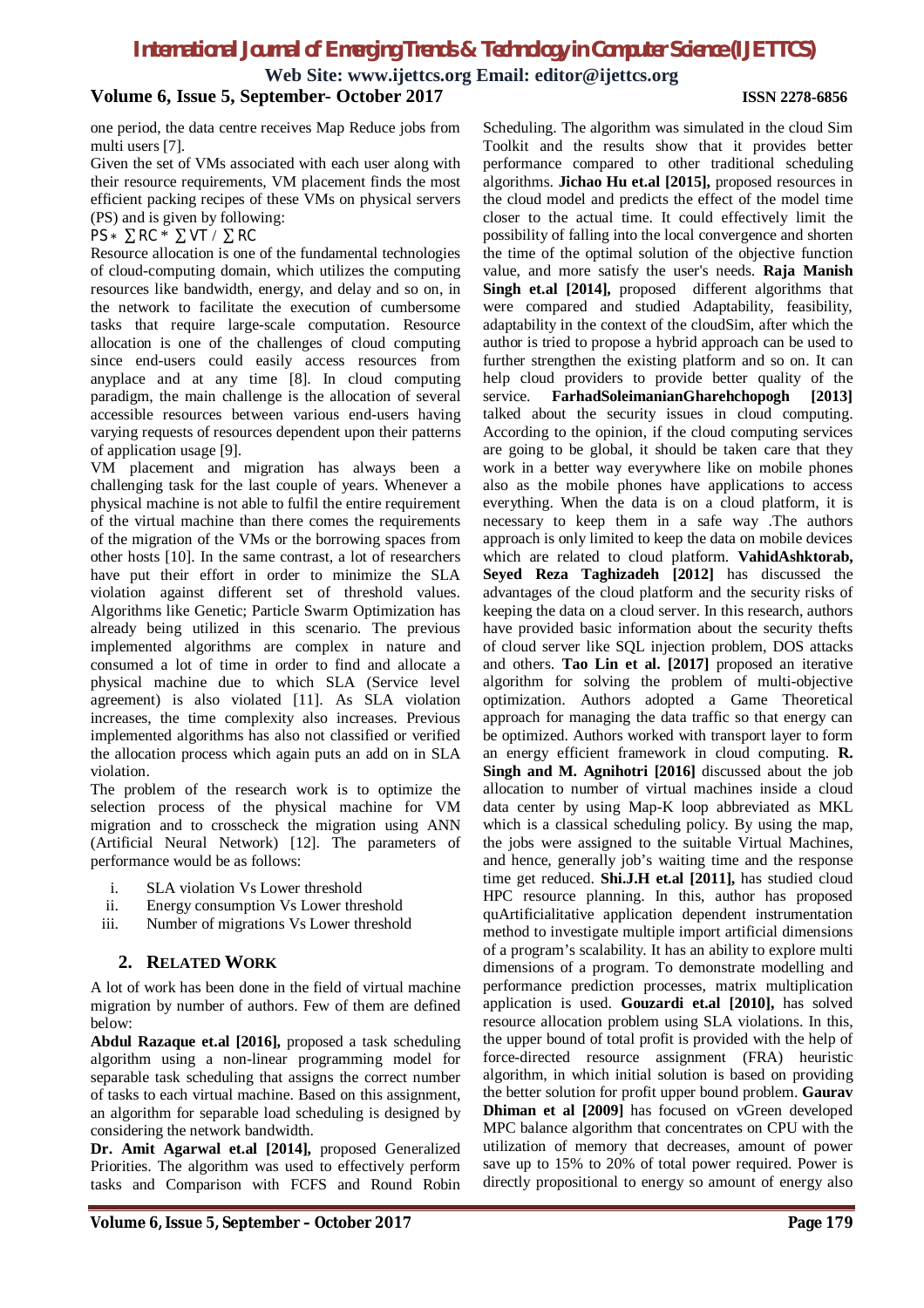**Web Site: [www.ijettcs.org](http://www.ijettcs.org) Email: [editor@ijettcs.org](mailto:editor@ijettcs.org) Volume 6, Issue 5, September- October 2017 ISSN 2278-6856**

got saved. In this, basically vGreen is used for energy efficient VM –management for linking it with VM scheduling and power management for higher performance.

#### **3. SIMULATION MODEL**

This work has dealt with the green cloud computing for energy reduction. Genetic algorithm has been applied for resource utilization on the basis of virtual migration. Different violations have been found out on the basis of neural network. Different parameters, like Task allocation, No. of jobs completed, accuracy and time consumption are used to check the performance of the proposed work. In the proposed work, the optimization during the Virtual Machine Migration process is achieved. For this purpose, the number of virtual machine migration, SLA Violation and Energy Consumption is measured. The Simulated environment is created for this process. In which Cloud sim environment is used. The number of Hosts and Virtual machines are Input from user. The various properties of Hosts and Virtual machines are measured like CPU utilization, Disk Allocation, Memory Allocation etc. Now start the process of Allocation of Virtual machines on Host. The Host that have more space, memory and disk are available for bidding the VMs. This allocation process is done through Neural Network Approach. According to this approach the different categories are created according to their properties and then allocate the VMs to Host that pass through those categories test. After that the load on each Host is calculated. If Host Load is exceeding from its original load capacity then migrate the Virtual Machines from that Host. For this purpose genetic algorithm is applied. During this process, the first step is to select the population for this purpose. Then Find the fitness function. If Host Load exceed from that Fitness value then apply crossover and mutation. At the end, Migrate Virtual Machine from that host has been calculated.

The methodology steps are defined below:

Step 1: Start and design the simulation work frame in CloudSim Environment with CPU, Memory and Disk Properties.

Step 2: Firstly, we Initialize VM and set their properties.

Step 3: After that, Initialize Hosts and define features for the Host

Step 4: For each VM in the allocation table at each host, Apply Neural Network Approach.

Step 5: To apply genetic Algorithm for Virtual Machine Migration if Load on Host exceed from its capacity.

Step 6: Evaluate the performance metrics.

Step 7: Stop

#### **4. SIMULATION RESULTS**

In this section various parameters and validation of the proposed work is evaluated to obtain the results and the comparison has been drawn with the existing approaches.

#### **4.1 Simulated Parameters**





**Figure 2** Proposed methodology flowchart

i. SLA violation

SLA stands for "Service Level Agreement". It is a commitment to service provider to the user. SLA can be called a violation for any reason, for example, if the job should be scheduled and it is non-scheduled.

ii. Number of migration

Live VM Migration comprises the Cost of RAM and Hard disk, so it is an expensive operation. It also comprises the CPU utilization, link bandwidth, downtime of services and total migration time, so one of our main objectives is to minimize the number of Migrations.

#### iii. Energy consumption

It is defined as the total energy consumed by each server within the system.

#### **4.2 Scenario 1**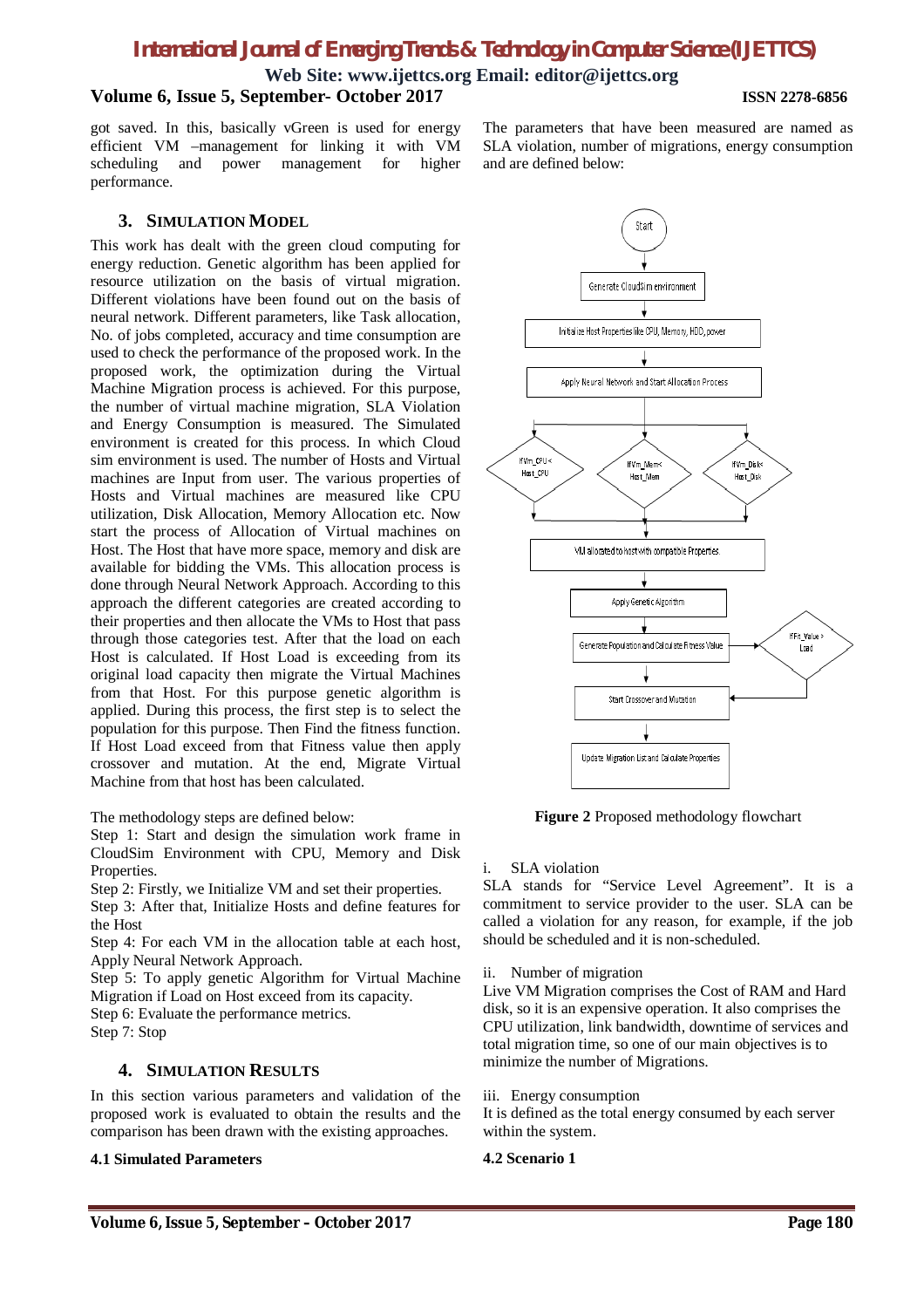#### **Web Site: [www.ijettcs.org](http://www.ijettcs.org) Email: [editor@ijettcs.org](mailto:editor@ijettcs.org) Volume 6, Issue 5, September- October 2017 ISSN 2278-6856**

The number of Host are Fixed to 10 and Virtual machines varies from 20 to 200. The results are calculated below:







**Figure 4** SLA violation wrt VMs The SLA Violation is increased with increase in number of virtual machines as shown in figure above.



**Figure 4** Energy consumption wrt VMs

The above fig. represents the Energy is violated with increase in number of migrations and virtual machines.

### **4.3 Scenario 2**

In this scenario the Host are varies from 10 to 100 while the Virtual machines are fixed to 200. The results are shown below.



**Figure 6** Migrations w.r.t Host

The above fig represents the Number of migrations with respect to Host. X-axis represents number of hosts and y axis represents number of migrations.



**Figure 7** SLA violation w.r.t number of host

The above fig represents the SLA violation is decreased with increase in number of Host.

# **Volume 6, Issue 5, September – October 2017 Page 181**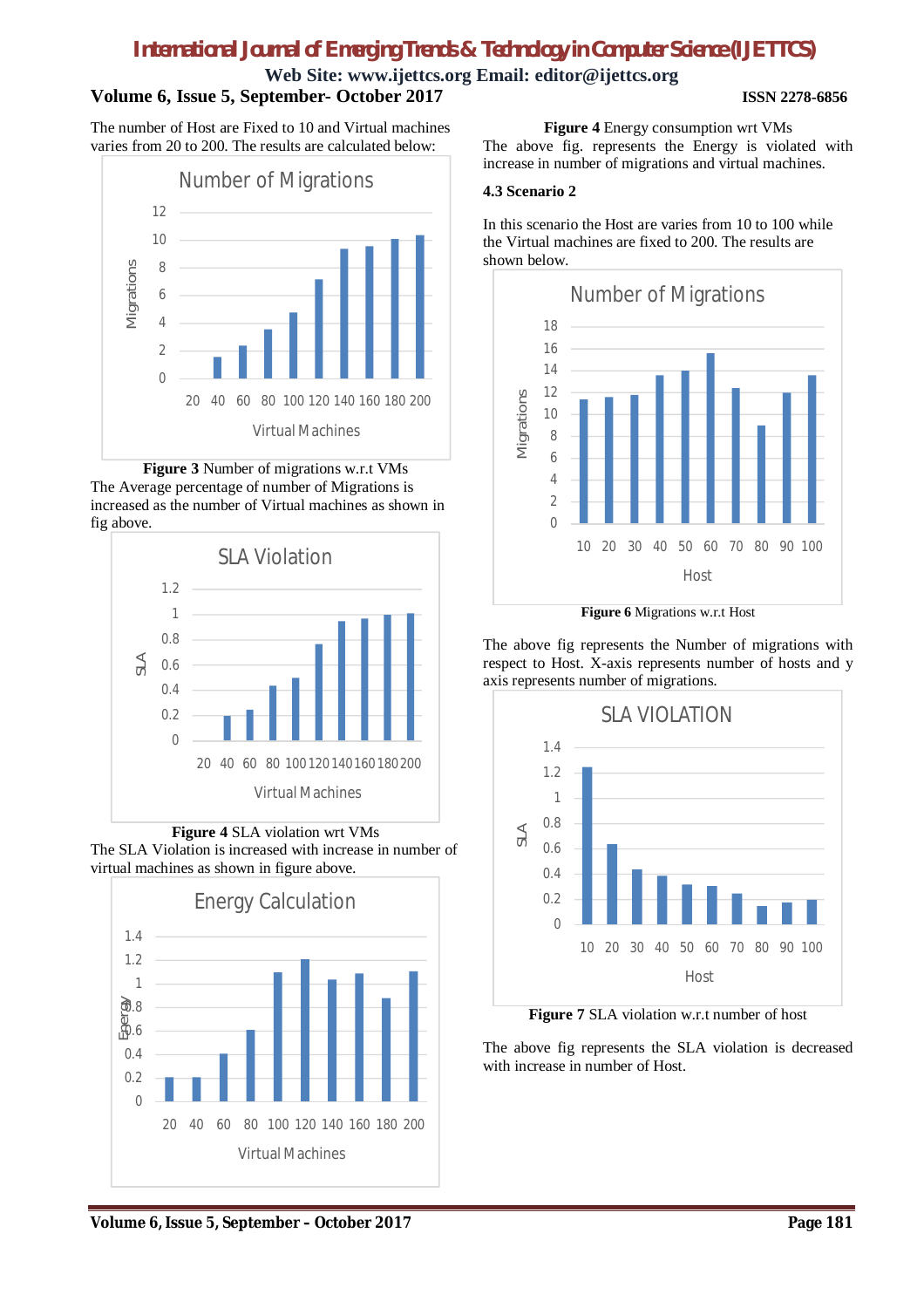**Web Site: [www.ijettcs.org](http://www.ijettcs.org) Email: [editor@ijettcs.org](mailto:editor@ijettcs.org) Volume 6, Issue 5, September- October 2017 ISSN 2278-6856**



**Figure 8** Energy calculation w.r.t host

The Energy is violated with Variation in number of Host in the given simulated environment is shown in above figure.

#### **4.3 Comparison of Existing Work with Proposed Work**

The Comparison of the proposed Work is with the firefly approach for optimization of virtual machine migration is shown in this work. The results prove that our proposed approach gives better results as compare to previous approach.



**Figure 9** Comparison of VM migration for existing and proposed work

The above fig describes the proposed number of migrations are less as compare to previous one. Here blue line indicates the value of VM migration for existing work and red line indicates the value of VM migrations for proposed work.



**Figure 10** Comparison of energy with proposed and existing work

The Energy Calculation during this process is low in the proposed work as compare to previous approach as shown in above fig. It is clear from the above graph that the energy consumption of proposed algorithm is less than the previous algorithm.

#### **5. CONCLUSION**

In this research work, a Genetic Algorithm (GA) optimization technique is proposed along with artificial neural network for VM migrations in cloud computing.GA algorithm is used for selecting the number of possible physical machines and the selection of appropriate machine from the output of GA algorithm has been done. ANN has been used for allocating virtual machine. As explained in this research, VM Migration is an NP-Hard dilemma and this problem can be resolved in less time using some meta-heuristic algorithm. All such implementations can be adequately simulated using a tool named CLOUDSIM. And GA has several alternatives; multiple variants may be applied to VM migration problem. In this research work, Genetic algorithm (GA) is applied and Performance of all these metrics have been calculated in terms of No. of VM Migrations and Energy consumption. It is concluded that the proposed GA-VMM perform better. The load balancing problem is also solved in this approach by migrating number of virtual machines. The resulted parameters are calculated at the last to check the optimization.

In future to select the physical machines for VM migration different optimization algorithms like genetic algorithm along with particle swarm optimization (PSO) can be used in hybridization. The migrations can be checked by using SVM in conjunction with Fuzzy logic

#### **References**

- [1] Abdul Razaque, Nikhileshwara Reddy Vennapusa, "Task Scheduling in Cloud Computing",IEEE2016.
- [2] Demyana Izzat Esa, "Scheduling Jobs on Cloud Computing using Firefly Algorithm", International Journal of Grid and Distributed Computing Vol. 9, No. 7 (2016), pp.149-158.